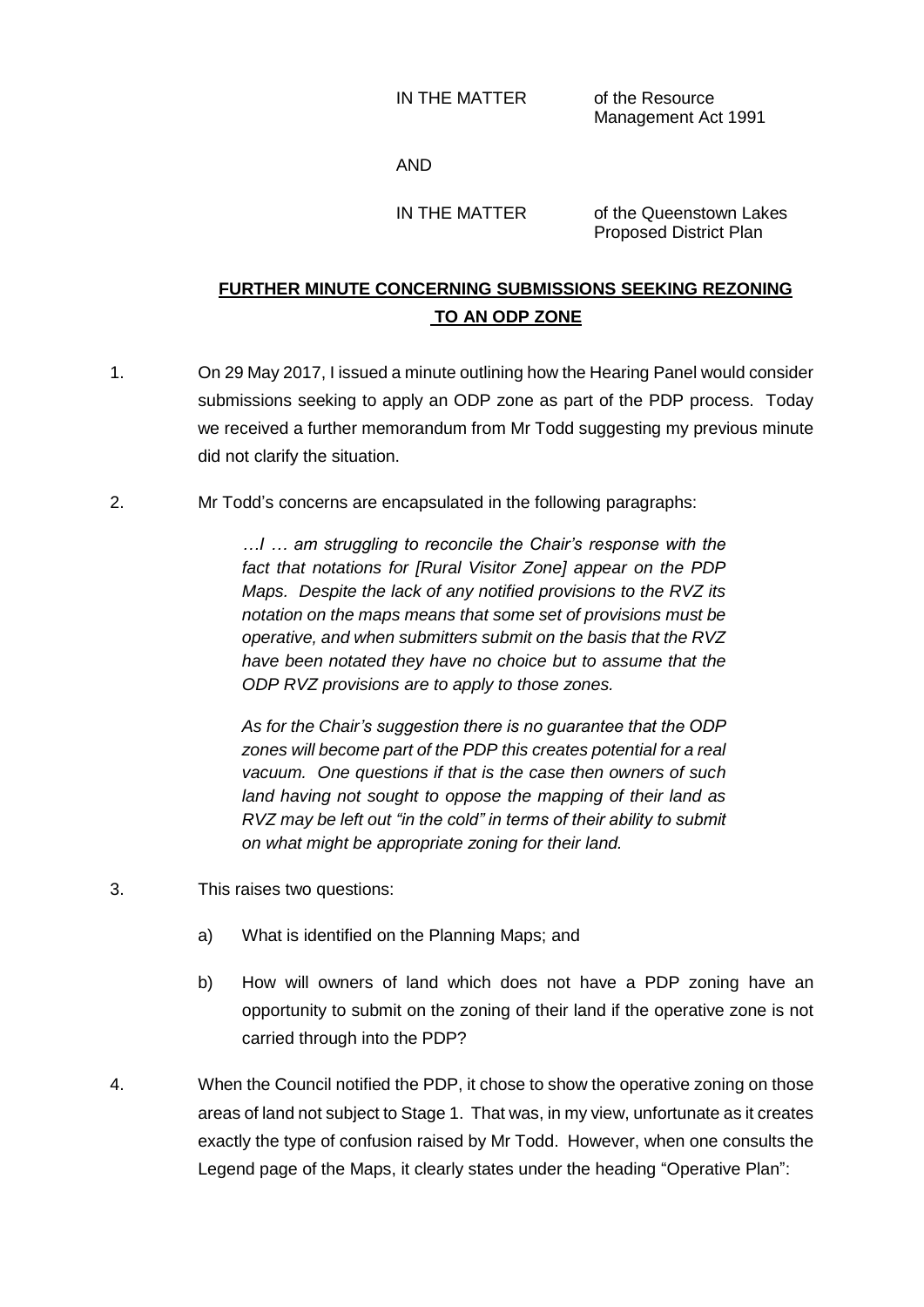*Note: Operative zones are shown across sites that are not being reviewed in Stage 1 of the District Plan Review, or where the Zone has been specifically reserved for review in Stage 2.*

- 5. Below this statement is a column of notations with zone descriptors. Rural Visitor Zone ("RVZ") falls into the category "Special Zones", shown in deep yellow. One can only assume that these were included for information purposes. This was discussed with counsel for the Council at some length when the hearings commenced in March 2016.
- 6. Special zones are also shown as PDP zones further to the right, accompanied by a note stating that Jacks Point, Waterfall Park and Millbrook have been separated and included in Stage 1.
- 7. The answer to the first question is that the RVZ is shown on the Planning Maps as an operative zone for information purposes. In considering the PDP, we are treating these operative zones as if they were white unzoned areas on the Maps, as, in PDP terms, that is what they are at this stage.
- 8. This leads quite simply to the answer of the second question. If we take those areas as not being in the PDP, then the Council will need to, in Stage 2 or by variation, introduce a PDP zoning for that land. The actual zone provisions may also be introduced into the PDP, as the Council has clearly indicated it will do with industrial zones, or it may propose zoning the land using a zone already in the PDP, such as Rural. In either event, the land owner would be able to lodge submissions in respect of that zoning at that time. I note that it is not the Hearing Panel's role to be involved in any of that process up to hearing submissions. This answer is based on my expectations given the information before us at present.
- 9. Mr Todd is quite right that there is an operative RVZ. As I understand it, the purpose of the Reviewed District Plan is to replace, in stages, the operative district plan. In the same way that the (as notified) Low Density Residential Zone in the PDP is not the same as the Low Density Residential Zone in the ODP, notwithstanding the use of the same name, one cannot presume that an ODP zone such as RVZ would be incorporated into the PDP in the same form that it is in the ODP, or even if would be incorporated at all.
- 10. The reason I made that point in my Minute of 29 May 2017 was to make it clear that, in hearing submissions that seek a rezoning of land, we will be expecting to be presented with a package that is suitable and appropriate to be included within the PDP. How a submitter prepares such a package is up to them.